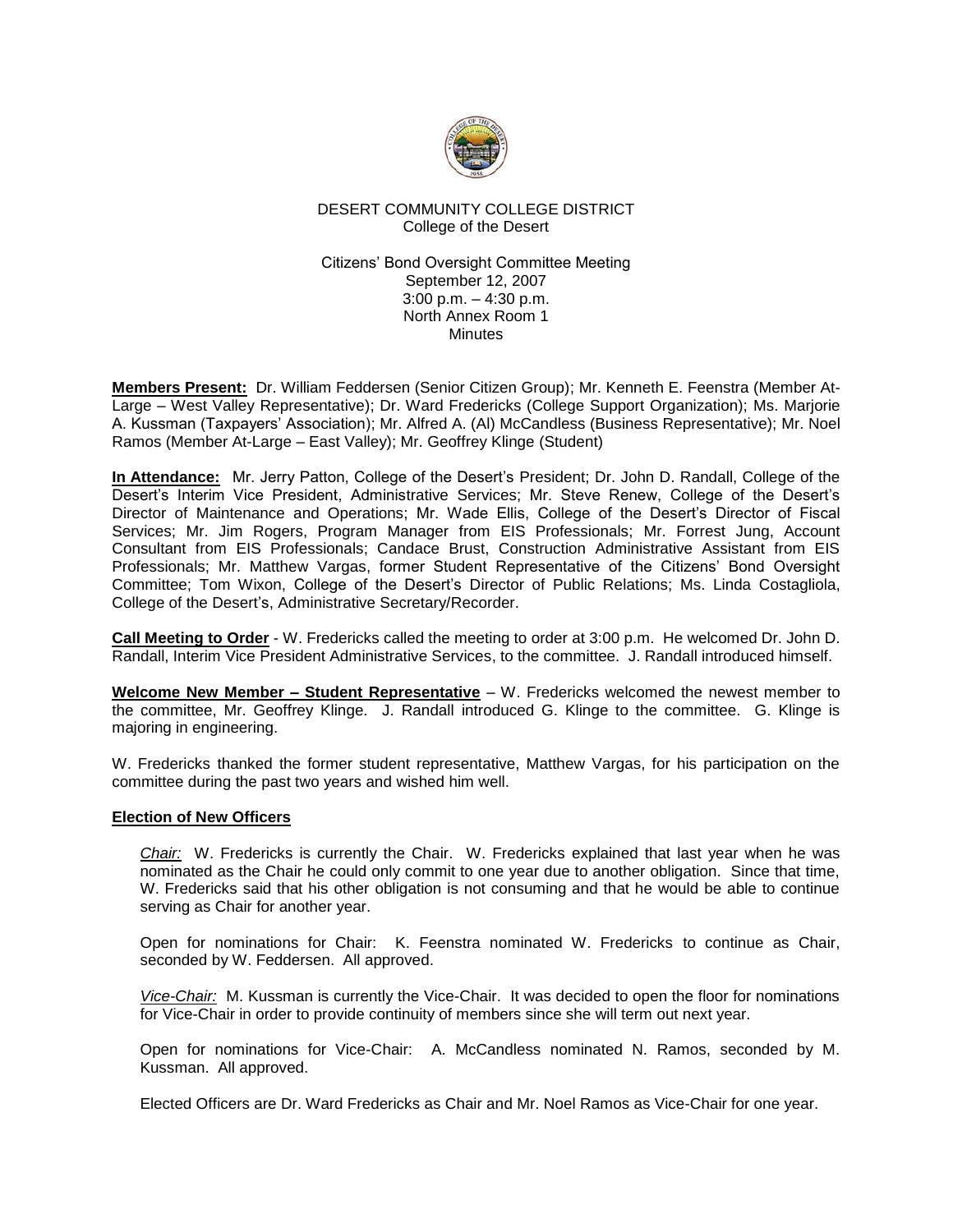**Approval of Minutes from June 20, 2007 Meeting** – Motion to approve minutes as presented by A. McCandless, seconded by K. Feenstra. All approved.

**Comments from the Public** – No comments from the public.

# **Phase I Projects Update**

W. Fredericks invited and encouraged everyone to attend College of the Desert's groundbreaking ceremonies. They are listed below:

- Infrastructure & Central Plant, Tuesday, October 2, 2007, at 10:00 a.m. at the parking lot near McCallum Theatre and Monterey Avenue.
- Coeta & Donald Barker Foundation Nursing Building, Tuesday, October 23, 2007, at 10:00 a.m.
- Public Safety Academy Building, Wednesday, November 14, 2007, at 10:00 a.m.
- Peggy and Donald Cravens Student Services Building, Wednesday, April 2, 2008, at 10:00 a.m.

The media and members of city officials throughout the Coachella Valley have been invited.

S. Renew said that Mr. Jim Baker's, who has sheppard our program along and has done an outstanding job, consulting contract has ended. In the meantime, EIS Professional has been brought on board for financial document control. S. Renew introduced the program management team from EIS Professionals: Mr. Jim Rogers, Program Manager; Mr. Forrest Jung, Account Consultant; and Candace Brust; Construction Administrative Assistant, to the committee.

- S. Renew reviewed the items listed below from a PowerPoint presentation:
	- 1. Overview Currently exists as of today
		- a. Bond Matrix College of the Desert refers to this document to make sure we are in compliance with the bond language.
		- b. California Education Code Section 15278-15282 reviewed the purpose of the Citizens' Oversight Committee
		- c. Citizens' Oversight Committee Responsibilities W. Feddersen requested the committee to review Section 13a of the Education Code. S. Renew will provide this information for the next meeting. W. Fredericks mentioned to the committee members that their mission is to oversee the projects and not be project managers.
			- i. Reviewed Responsibility column and Report/Information/Data column
			- ii. Missing information from the last row under the report/information/data column from today's handout. It should read, "Buildings incorporate State guidelines for space efficiency as well as energy efficient equipment, roofs, and building design. A presentation of these efforts can be presented to Committee." It was included in the report that was sent to the committee members prior to today's meeting. S. Renew was open to any suggestions on how to report this information to the committee. W. Fredericks suggested that if there are any standards for energy efficiency to bring it to the committee to review.

W. Fredericks requested that if there are any changes to the Capital Projects Update Report, please notify the committee members prior to the meeting.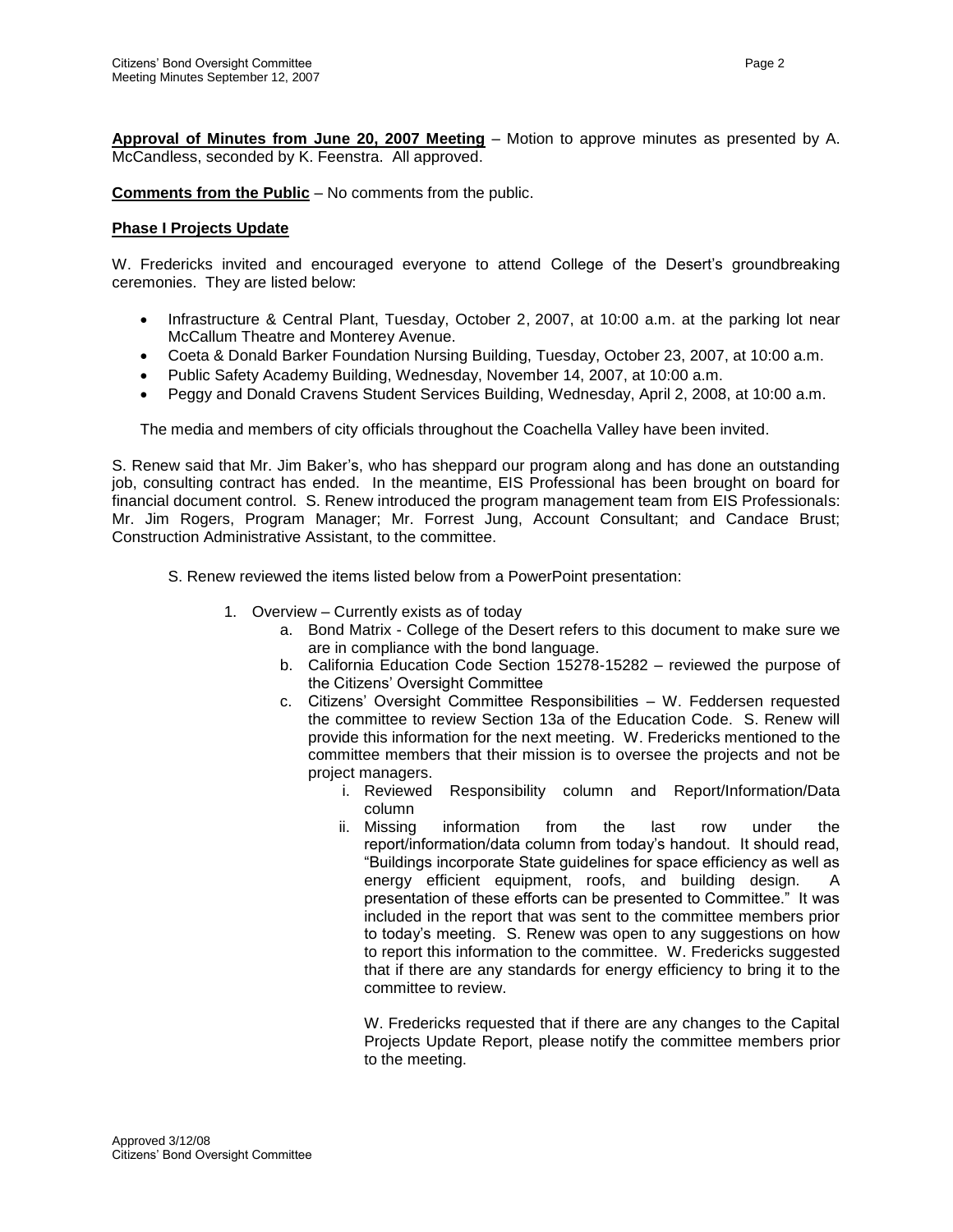- d. Project Progress
	- i. Infrastructure
		- 1. North Road Alumni In Progress
		- 2. Budgeted at 9 million, Bids came at 8.9 million
		- ii. Nursing Complex
			- 1. In Progress
			- 2. Budgeted at 7.8 million, Bid came in at 7.2 million
	- iii. Public Safety Academy
		- 1. Construction Starts October 1st
		- 2. Opening bids this week
	- iv. Central Plant
		- 1. Construction Starts October 1st
		- 2. Budgeted at 14.9 million, bids came in at 10.3 million
	- v. Softball Field
		- 1. Construction Starts October 1st
- e. At State Architect (DSA) for Review
	- i. Alumni Building
	- ii. Business Building Modernization to DSA this Fall
	- iii. Dining Hall Renovation to DSA this Fall
- f. Acronyms
	- i. Reviewed list
- g. Building Ground Square Footage
	- i. Reviewed list
- 2. Implementation Plan Fiscal Years 2007-2008 through 2016-2017
	- a. Guiding Principles
		- i. Build Projects to Support the Educational Master Plan
		- ii. Complete projects currently underway
		- iii. Limit disruption on campus
		- iv. Follow the logical sequence of moves
		- v. Limit the number of moves required
		- vi. Address safety issues
		- vii. Control rising construction costs
		- viii. Leverage bond funds refunding
		- ix. Position the College to maximize state funding
	- b. 2007-2008
		- i. Completed Projects
			- 1. West Parking Lot
			- 2. South Parking Lot
			- 3. Temporary Facilities
		- ii. Construction
			- 1. Infrastructure Phase 1
			- 2. Central Plant
			- 3. Public Safety Academy Phase 1
			- 4. Nursing & Health Sciences
			- 5. Scene Shop
			- 6. Softball Field
		- iii. Design
			- 1. Alumni Center
			- 2. Student Center
			- 3. Dining Hall
			- 4. Classroom Building
			- 5. Business Building Renovation
	- c. 2008-2009
		- i. Completed Projects
			- 1. West Parking Lot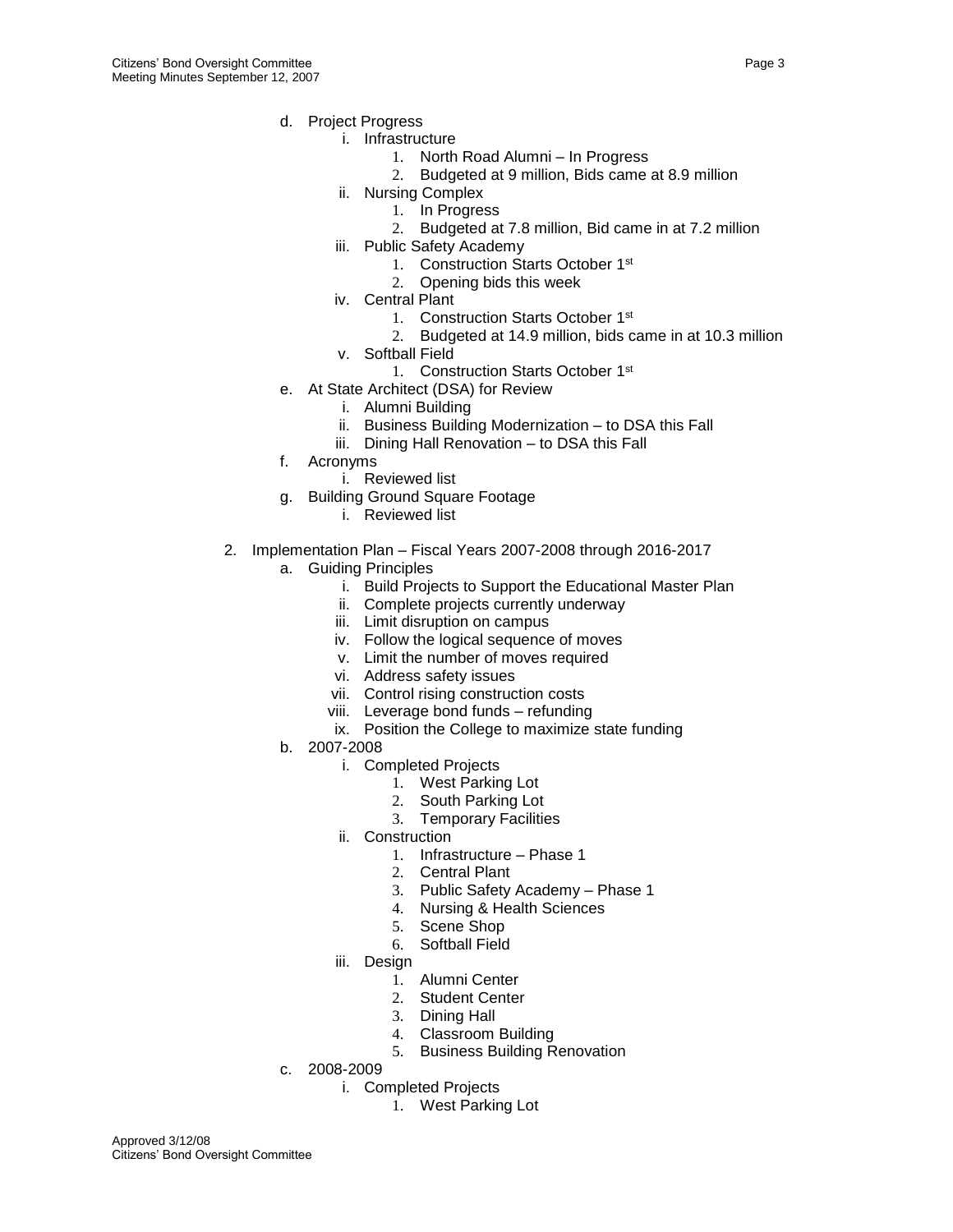- 2. Temporary Facilities
- 3. Scene Shop
- 4. Infrastructure Phase 1
- 5. Softball Field and fill in Pool
- ii. Construction
	- 1. Infrastructure Phase 2, 3 and 4
	- 2. Central Plant
	- 3. Public Safety Academy Phase 1
	- 4. Nursing & Health Sciences
	- 5. Alumni Center
	- 6. Student Center
	- 7. Dining Hall
	- 8. Classroom Building
	- 9. Business Building Renovations
- iii. Design
	- 1. Nursing Building Renovations
	- 2. Communications
	- 3. Gymnasium
	- 4. Pollock Renovations
- d. 2009-2010
	- i. Completed Projects
		- 1. West Parking Lot
		- 2. Temporary Facilities
		- 3. Scene Shop
		- 4. Infrastructure Phase 1, 2, 3 and 4
		- 5. Central Plant
		- 6. Nursing & Health Sciences
		- 7. Public Safety Academy Phase 1
		- 8. Alumni Center
		- 9. Business Building Renovations
	- ii. Construction
		- 1. Infrastructure Phase 5
		- 2. Student Center
		- 3. Dining Hall
		- 4. Classroom Building
		- 5. Nursing Building Renovations
	- iii. Design
		- 1. Communications
		- 2. Gymnasium
		- 3. Pollock Renovations
		- 4. Stadium Improvements
		- 5. Music/Visual Arts
- e. 2010-2011
	- i. Completed Projects
		- 1. West Parking Lot
		- 2. Temporary Facilities
		- 3. Scene Shop
		- 4. Infrastructure Phase 1, 2, 3, 4 and 5
		- 5. Central Plant
		- 6. Nursing & Health Sciences
		- 7. Public Safety Academy Phase 1
		- 8. Alumni Center
		- 9. Business Building Renovations
		- 10. Student Center
		- 11. Dining Hall
		- 12. Classroom Building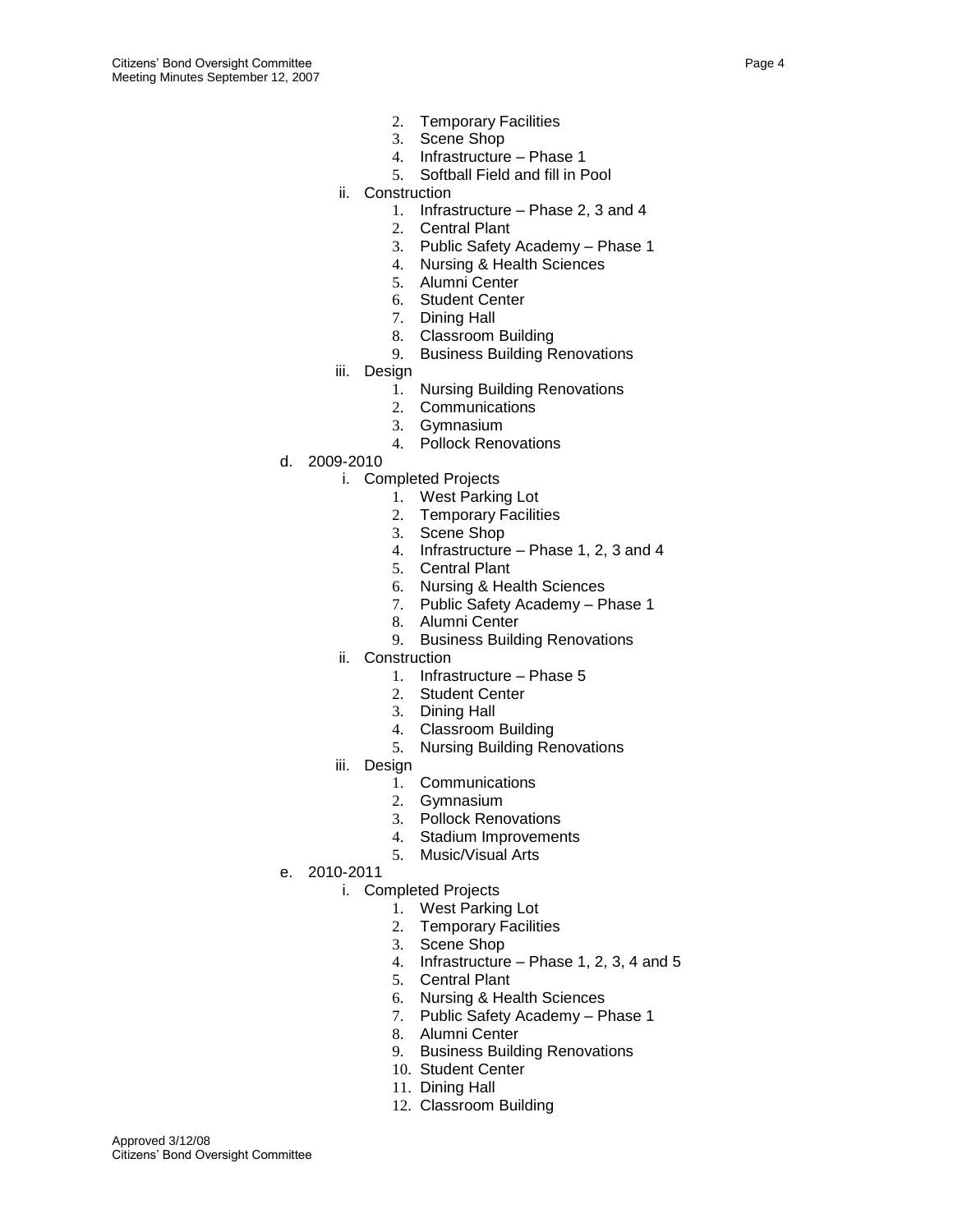- 13. Nursing Building Renovations
- 14. Pollock Renovations
- ii. Construction
	- 1. Communications
	- 2. Gymnasium
- iii. Design
	- 1. Stadium Improvements
	- 2. Music/Visual Arts
	- 3. Liberal Arts Renovations
	- 4. Multi-Use Arts
	- 5. PE, Science, Math/Social Sciences
	- 6. Advanced Transportation
	- 7. Administration Renovations
	- 8. Hilb/Library Resource Center
- f. 2011-2012
	- i. Completed Projects
		- 1. West Parking Lot
		- 2. Temporary Facilities
		- 3. Scene Shop
		- 4. Infrastructure Phase 1, 2, 3, 4 and 5
		- 5. Central Plant
		- 6. Nursing & Health Sciences
		- 7. Public Safety Academy Phase 1
		- 8. Alumni Center
		- 9. Business Building Renovations
		- 10. Student Center
		- 11. Dining Hall
		- 12. Classroom Building
		- 13. Nursing Building Renovations
		- 14. Pollock Renovations
		- 15. Communications
		- 16. Gymnasium
	- ii. Construction
		- 1. Stadium Improvements
		- 2. Liberal Arts Renovations
		- 3. Music/Visual Arts
		- 4. Multi-Use Arts
		- 5. PE Building Renovations
		- 6. Science, Math/Social Sciences
	- iii. Design
		- 1. Advanced Transportation
		- 2. Hilb/Library Resource Center
		- 3. Administration Renovations
		- 4. Agricultural Science/Environmental Design
- g. 2012-2013
	- i. Completed Projects
		- 1. West Parking Lot
		- 2. Temporary Facilities
		- 3. Scene Shop
		- 4. Infrastructure Phase 1, 2, 3, 4 and 5
		- 5. Central Plant
		- 6. Nursing & Health Sciences
		- 7. Public Safety Academy Phase 1
		- 8. Alumni Center
		- 9. Business Building Renovations
		- 10. Student Center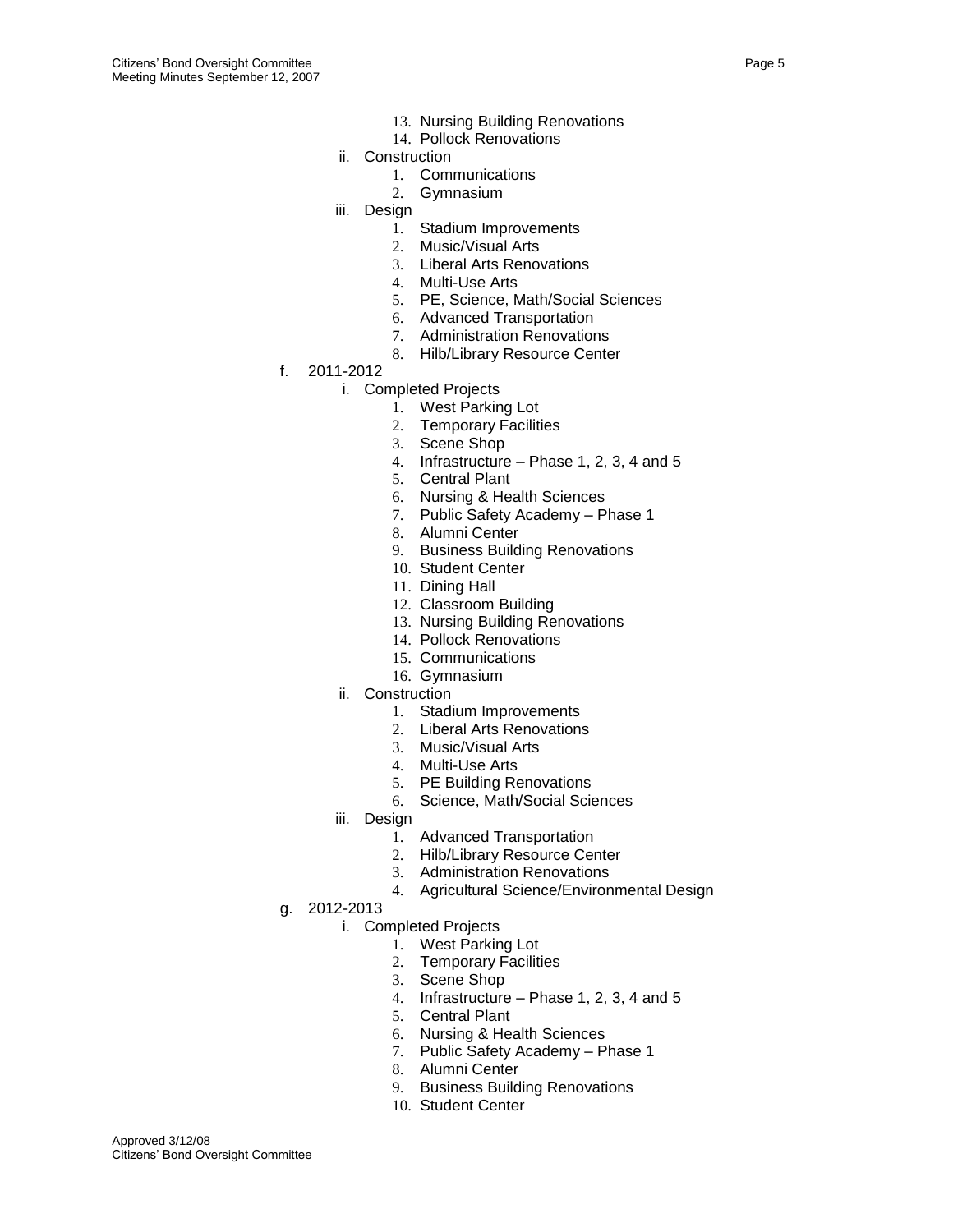- 11. Dining Hall
- 12. Classroom Building
- 13. Nursing Building Renovations
- 14. Pollock Renovations
- 15. Communications
- 16. Gymnasium
- 17. Stadium Improvements
- 18. Liberal Arts Renovations
- 19. PE Building Renovations
- 20. Science, Math/Social Sciences
- ii. Construction
	- 1. Music/Visual Arts
	- 2. Multi-Use Arts
	- 3. Advanced Transportation
	- 4. Administration Renovations
	- 5. Hilb/Library Resource Center
- iii. Design
	- 1. Agricultural Science
	- 2. Engineering Renovations
	- 3. Child Development Center
- h. 2013-2014 & 2014-2015
	- i. Completed Projects
		- 1. West Parking Lot
		- 2. Temporary Facilities
		- 3. Scene Shop
		- 4. Infrastructure Phase 1, 2, 3, 4 and 5
		- 5. Central Plant
		- 6. Nursing & Health Sciences
		- 7. Public Safety Academy Phase 1
		- 8. Alumni Center
		- 9. Business Building Renovations
		- 10. Student Center
		- 11. Dining Hall
		- 12. Classroom Building
		- 13. Nursing Building Renovations
		- 14. Pollock Renovations
		- 15. Communications
		- 16. Gymnasium
		- 17. Stadium Improvements
		- 18. Liberal Arts Renovations
		- 19. PE Building Renovations
		- 20. Science, Math/Social Sciences
		- 21. Music/Visual Arts
		- 22. Multi-Use Arts
		- 23. Administration Renovations
		- 24. Agricultural Science/Environmental Design
	- ii. Construction
		- 1. Advanced Transportation
		- 2. Hilb/Library Resource Center
	- iii. Design
		- 1. Child Development Center
		- 2. Engineering Renovations
- i. 2015-2016
	- i. Completed Projects
		- 1. West Parking Lot
		- 2. Temporary Facilities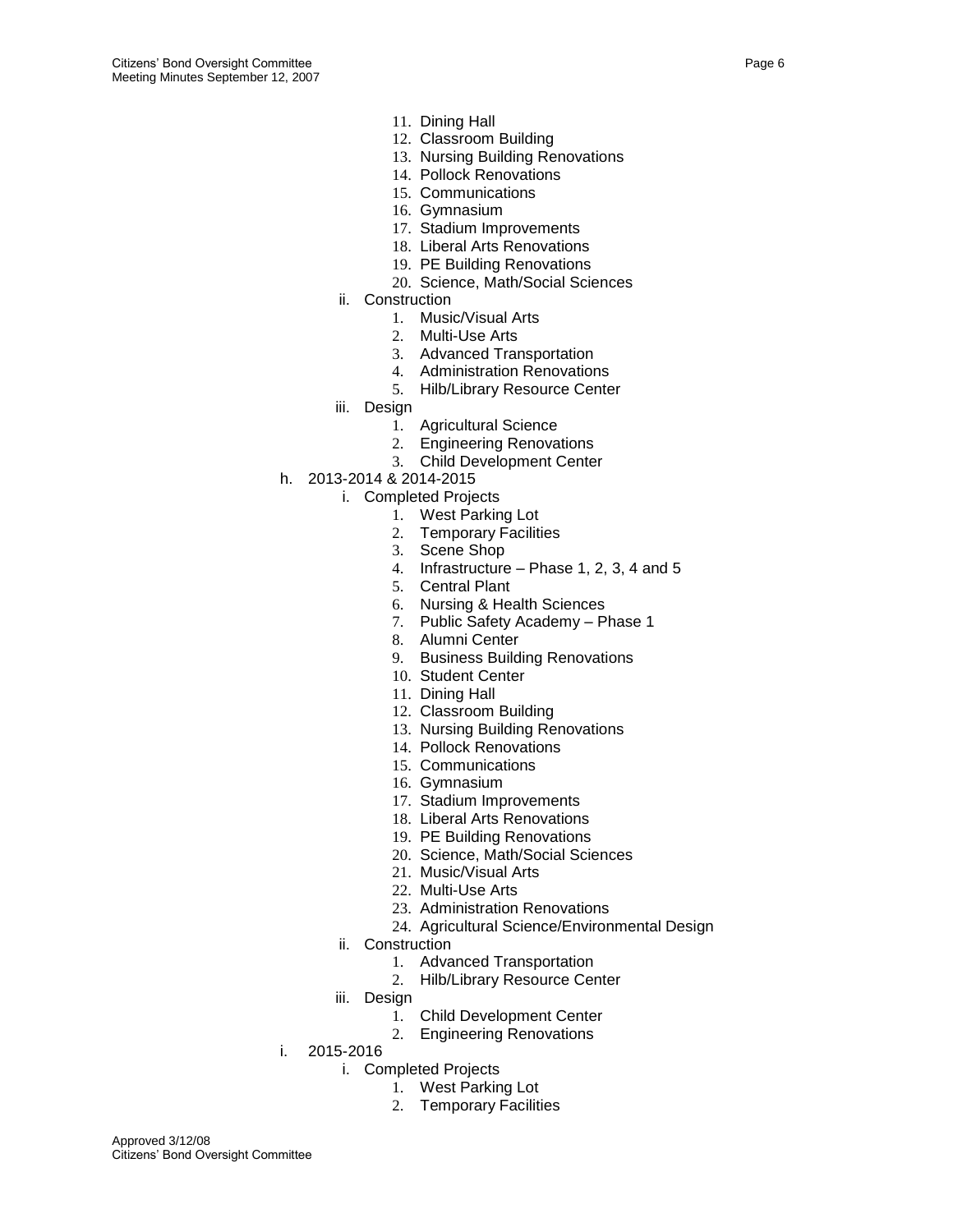- 3. Scene Shop
- 4. Infrastructure Phase 1, 2, 3, 4 and 5
- 5. Central Plant
- 6. Nursing & Health Sciences
- 7. Public Safety Academy Phase 1
- 8. Alumni Center
- 9. Business Building Renovations
- 10. Student Center
- 11. Dining Hall
- 12. Classroom Building
- 13. Nursing Building Renovations
- 14. Pollock Renovations
- 15. Communications
- 16. Gymnasium
- 17. Stadium Improvements
- 18. Liberal Arts Renovations
- 19. PE Building Renovations
- 20. Science, Math/Social Sciences
- 21. Music/Visual Arts
- 22. Multi-Use Arts
- 23. Administration Renovations
- 24. Agricultural Science/Environmental Design
- 25. Advanced Transportation
- 26. Hilb/Learning Resource Center
- 27. Engineering Renovations
- 28. Child Development Center Renovations & Expansion
- j. 2016-2017
	- i. Completed Projects
		- 1. West Parking Lot
		- 2. Temporary Facilities
		- 3. Scene Shop
		- 4. Infrastructure Phase 1, 2, 3, 4 and 5
		- 5. Central Plant
		- 6. Nursing & Health Sciences
		- 7. Public Safety Academy Phase 1
		- 8. Alumni Center
		- 9. Business Building Renovations
		- 10. Student Center
		- 11. Dining Hall
		- 12. Classroom Building
		- 13. Nursing Building Renovations
		- 14. Pollock Renovations
		- 15. Communications
		- 16. Gymnasium
		- 17. Stadium Improvements
		- 18. Liberal Arts Renovations
		- 19. PE Building Renovations
		- 20. Science, Math/Social Sciences
		- 21. Music/Visual Arts
		- 22. Multi-Use Arts
		- 23. Administration Renovations
		- 24. Agricultural Science/Environmental Design
		- 25. Advanced Transportation
		- 26. Hilb/Learning Resource Center
		- 27. Engineering Renovations
		- 28. Child Development Center Renovations & Expansion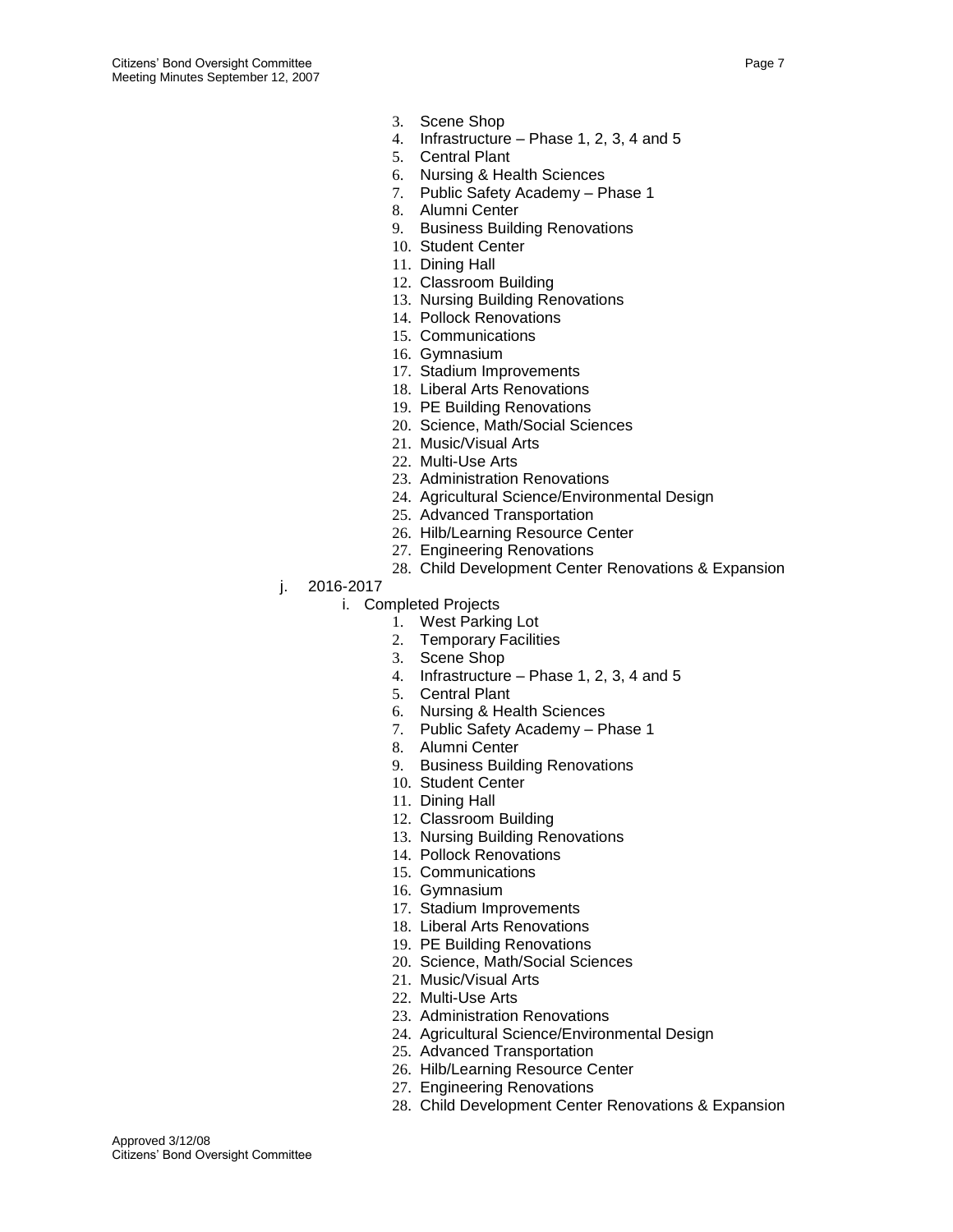- 29. Public Safety Academy Phase 2
- k. College of the Desert Master Plan
	- i. Reviewed campus master plan
- 3. Current Mission: Update and Validate Budget and Implementation Schedule
	- a. Verify and revisit sequencing schedule based on revised construction schedules.
	- b. A more detailed infrastructure construction schedule has allowed for updated building and renovation sequencing.
	- c. Continue to validate and update all individual project budgets.
- 4. Program Management & Controls
	- a. Program review, constructability reviews, and sequencing allows for continuous updates to budgets and schedule.
	- b. Value engineering and scope control will be utilized to maintain overall budgets.
	- c. Cash flow projections detailed information, construction costs, inflation, soft and hard costs are all in the right sequence. Determine insurance for Series B is in process now. The college is working with bond counsel.
- 5. Handout the committee received the following handouts from S. Renew:
	- a. Five Year Construction Plan A list of district projects in priority order with total costs and funding source from either State or Non-State. The State Facility Planner is schedule to visit the College campus to review the progress. The five year construction plan is due July 1<sup>st</sup> of each year to the Chancellor's Office.

W. Fredericks commented that projects are funded from bond monies and some are not. He asked, "What is the majority?" Steve said, "The majority are bond monies."

b. 2007/2008 Scheduled Maintenance Projects – Schedule due in December

A. McCandless was concerned with any safety issues before occupying a building. He wanted to know if the College is complying with city and state rules and regulations, in terms of the state overseeing the plan and specifications before occupying a building. S. Renew responded that before the College occupies a building, inspectors, architects, engineers, project managers are required to sign off on a check list that is provided for each project. The college submits to the Division of the State Architect their DSA Form 6 for final approval. DSA Form 6 states that all inspections are complete and certified. All necessary contingencies have signed the form certifying that the project is complete. The inspectors and architects license information are listed on the form. This paperwork process takes months to complete and have finalized. W. Fredericks requested that S. Renew make available the signed-off check lists for each project, at the appropriate time, during one of the Citizens' Bond Oversight Committee meetings along with the approved DSA Form 6.

K. Feenstra requested that the committee tour the new construction on campus. J. Patton said that there are safety issues to deal with if touring individually or as a group. The college will need advanced notice in order to coordinate the tour. W. Fredericks suggested that we schedule a tour of the nursing building six months from now at March  $12<sup>th</sup>$  meeting starting at 2pm and then convene at 3:00 p.m. for the meeting. The committee members agreed. S. Renew will arrange the tour.

Committee discussed in length on energy efficiency standards, reducing energy consumption, and Title 24 – Building Standards Code. S. Renew mentioned that the College is striving to set a good example by building and spending bond funds responsibly by meeting the educational needs including energy efficiency and staying within Title 24 guidelines.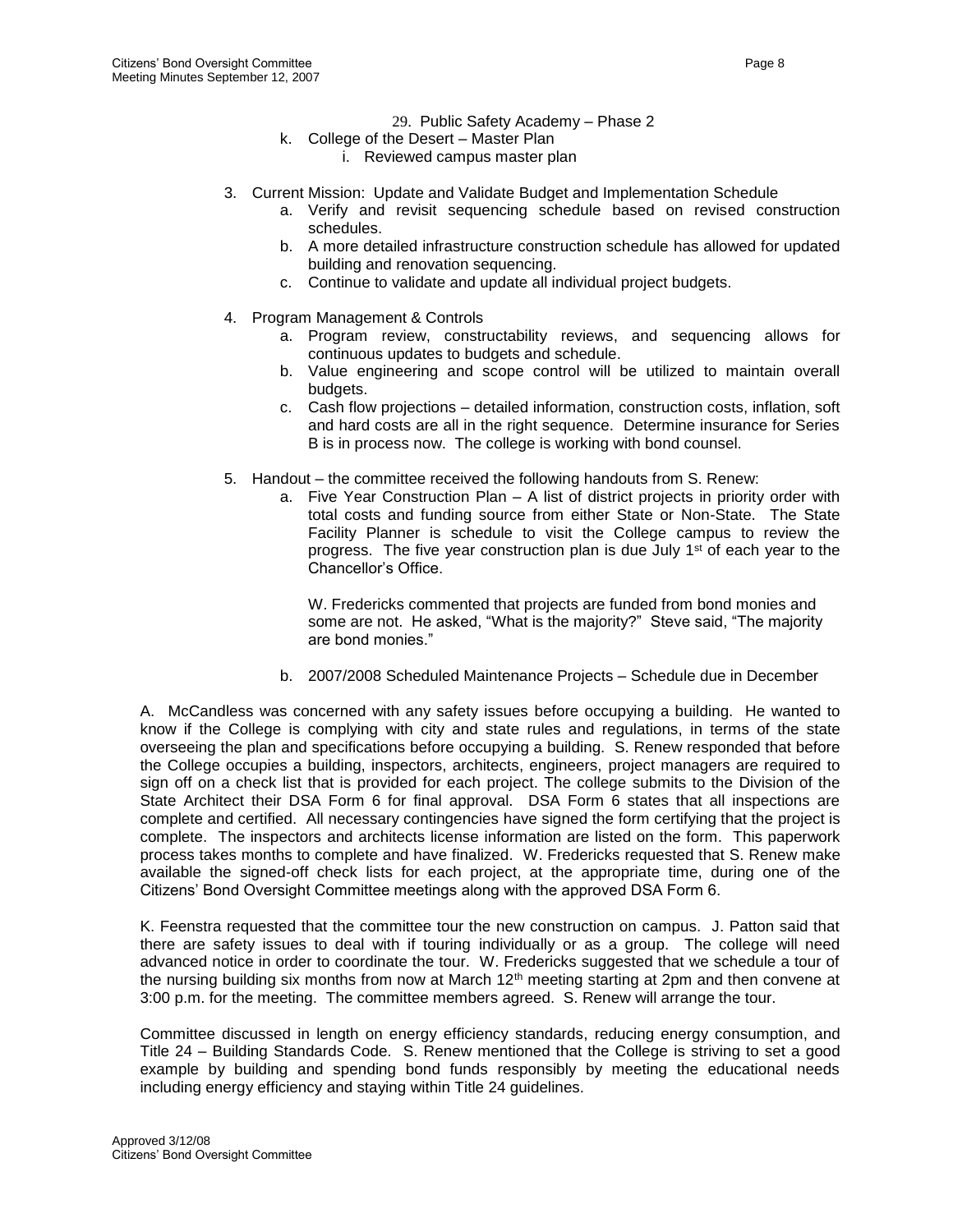### **Phase I Bond Project Financial Report**

S. Renew introduced Mr. Forrest Jung, Account Consultant, from EIS Professionals. F. Jung is now handling the financial reports for the Measure B Bond Projects.

F. Jung reviewed the following financial reports from PowerPoint presentation:

- 1. Total Project Expenditures of Measure "B" Inception thru July 31, 2007
	- a. Total budget \$354,348,439.00 (Measure B and refund money)
	- b. 7% expended, \$26,400,400
	- c. 93% available, \$327,948,039
- 2. Measure "B" Series "A" Expenditures Inception thru July 31, 2007
	- a. Total budget is \$72,848,412.00
	- b. 36% expended, \$26,400,400
	- c. 64% available, \$46,448,012
- 3. Project Expenditures Series "A" Only reviewed numbers for budget, expenditures and balances for the following projects:
	- a. Infrastructure and Utilities
	- b. New Construction
	- c. Renovation & Repair
	- d. Other Projects
	- e. Learning Centers
	- f. Program Management
	- g. Unallocated
	- h. Contingency

Construction and program management costs are below 22%. The college will report hard costs as soon as construction begins.

- 4. Projects by Matrix Number
	- a. Reviewed list

W. Feddersen requested adding expenditures to the matrix report. W. Feddersen wants to see how much was spent for each of the categories in the bond language. S. Renew will contact W. Feddersen before the next meeting to discuss formatting the matrix.

- 5. Breakdown of Expenditures
	- a. Infrastructure and Utilities, \$5,866,436.00, 22%
	- b. New Construction, \$3,382,927.36, 13%
	- c. Renovation & Repair, \$767,280.30, 3%
	- d. Other Projects, \$11,601,071.87, 44%
	- e. Centers, Contingency & program Management, \$4,782,684.65, 18%

Auditors from Lund & Guttry will start auditing the Measure B Bond financial records following the completion of the District's audit.

J. Patton requested that S. Renew and T. Wixon work on a draft version of the 06-07 Annual Report and then email it to the committee members to proofread. The final version will be ready by December's Citizens' Bond Oversight Committee Meeting for approval and then the College will distribute the report at December's Board of Trustees Meeting. L. Costagliola will mail the report to organizations throughout the Coachella Valley.